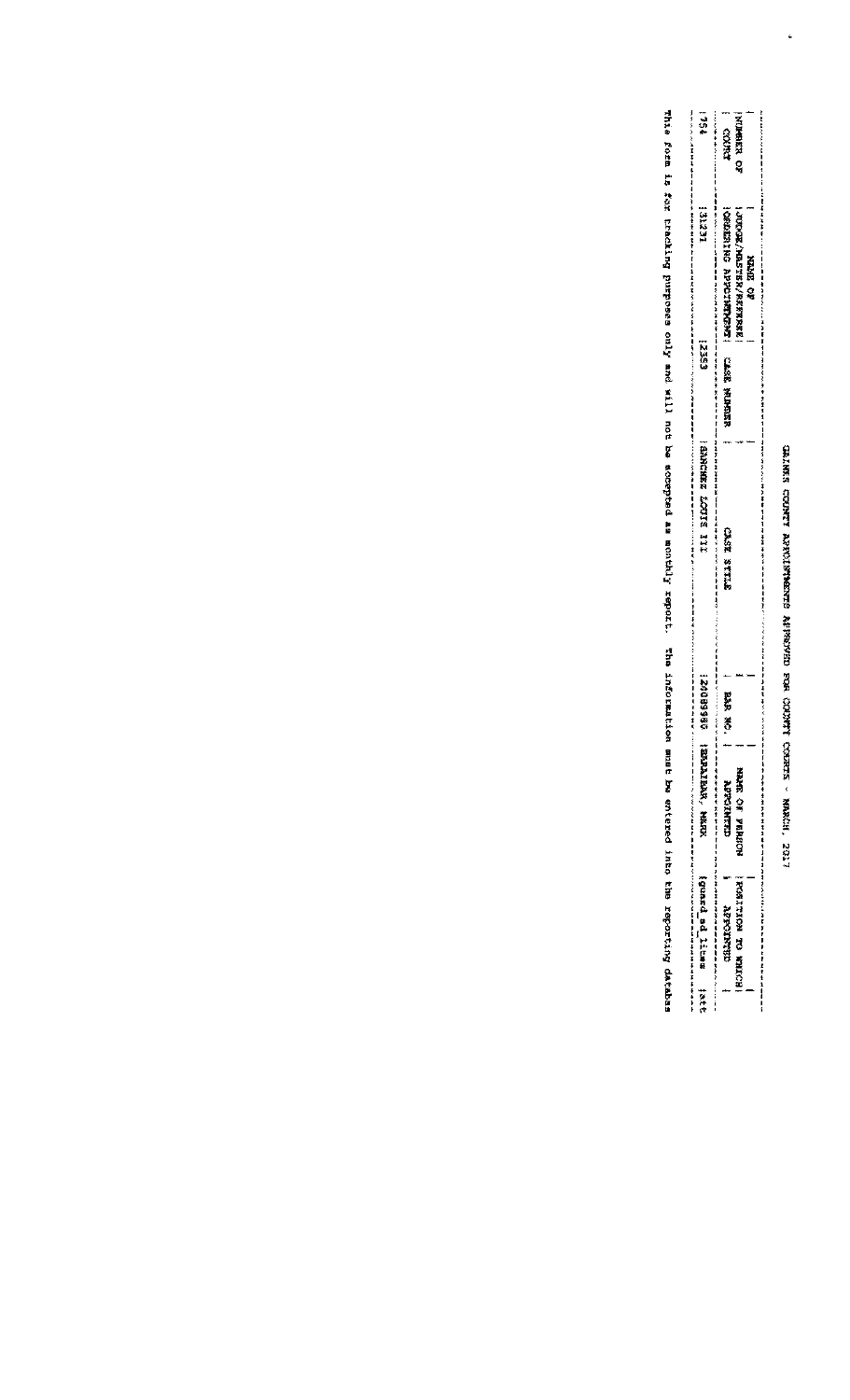$\ddot{\phantom{0}}$ 

| 医肝肾          | 一种区 记忆会的                                                                                                                                                                                                                             | <b>ROOMAGES XAWAKA</b> | 22254070          | TTY STIDST EXERCISE | 2353                         | IECIE                             | ä  |
|--------------|--------------------------------------------------------------------------------------------------------------------------------------------------------------------------------------------------------------------------------------|------------------------|-------------------|---------------------|------------------------------|-----------------------------------|----|
| <b>CELLE</b> | lguard ad 11tmm                                                                                                                                                                                                                      | FRANKLINGS. FRANK      | 12408904          | III SIOCI ZARDNES   | CSES.                        | <b>AL231</b>                      | 54 |
|              | <b>GRANTOSSY</b>                                                                                                                                                                                                                     | ŧ<br><b>COLNED</b>     | <b>CONG</b> SHIPS | 的复数网络 医样成叶属         | <b>CARRICAL MUNICIPALITY</b> | <b>COCRE I ORDERIZED REVEAL I</b> |    |
|              | <b>EXPRESS IN THE STRAIN WAS SERVED AND A STRAIN WAS SERVED ON A STRAIN WAS SERVED ON A STRAIN WAS SERVED ON A STRAIN WAS SERVED ON A STRAIN WAS SERVED ON A STRAIN WAS SERVED ON A STRAIN WAS SERVED ON A STRAIN WARRANT A STRA</b> | 委请<br><b>CP MARKED</b> |                   |                     |                              | HUDCRE                            |    |
|              |                                                                                                                                                                                                                                      |                        |                   |                     |                              | <b>NAG MAARE</b>                  |    |

This form is forthog purposes only and will not be accepted as mosthly report. The information when the information and the reportions datables dates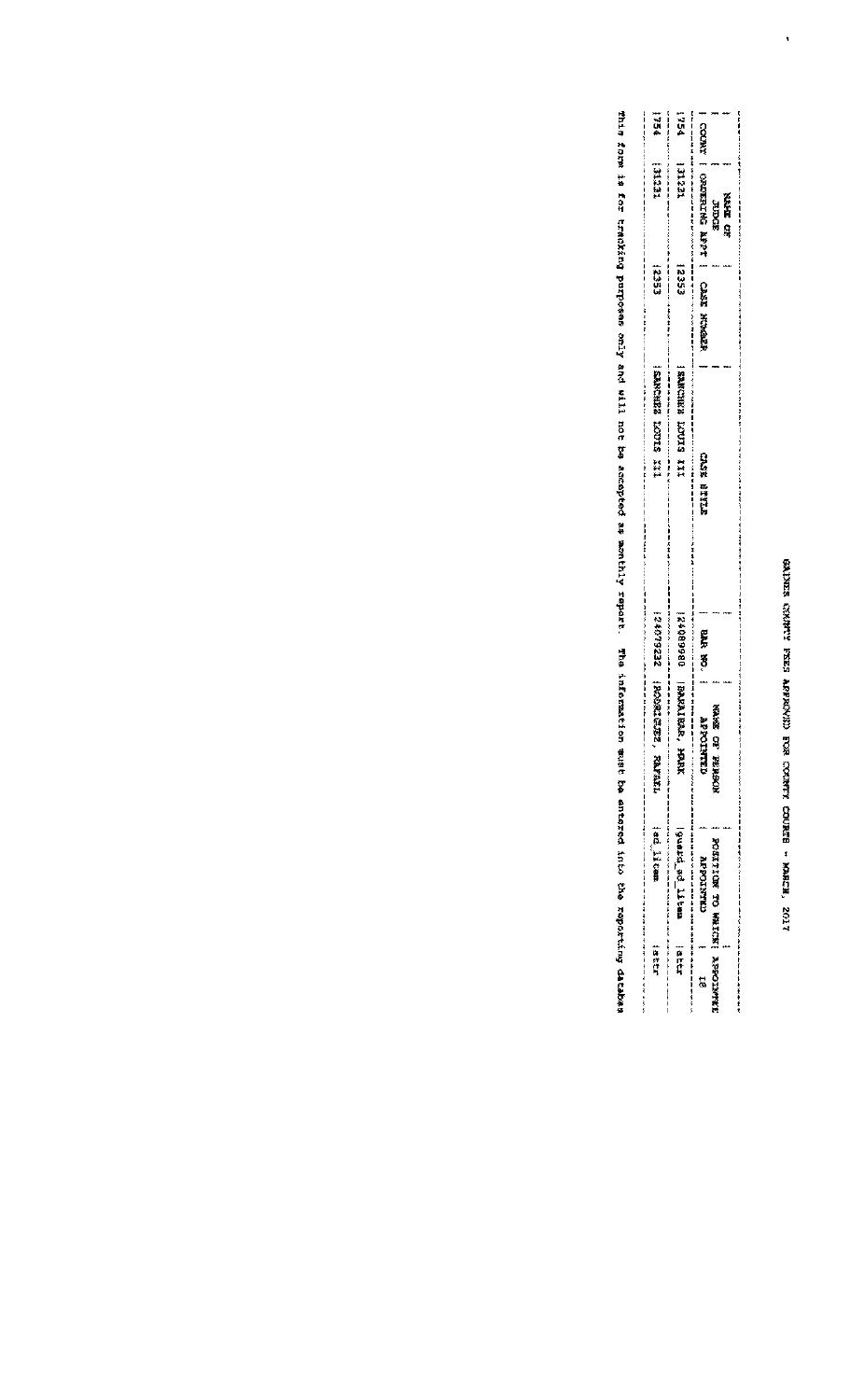Welcon

UserID: 52083



Home Add New Record Import XML Reports Data Management Logout

**Current Status:NEW RECORD** 

 $\sqrt{3}$  Save  $\sqrt{3}$   $\sqrt{3}$  Cancel

 $\mathbf{E}^{(1)}$  $\mathbf{r}$ 

 $\bullet$ 

i.

| $\lceil$ Reporting period  |                                                                                                             |
|----------------------------|-------------------------------------------------------------------------------------------------------------|
| ₹/ Month                   | Mar<br>$\overline{\mathcal{M}}$<br>$\cdots$<br>$m \sim$                                                     |
| <b>V</b> Year              | $\sim$ $ \sim$<br><b>CONTRACTOR</b><br>$\sim$<br>2017<br>$\blacktriangledown$<br>nem and<br>$- - - - - - -$ |
| <b>Reportable Activity</b> |                                                                                                             |
| ks Type of Activity        | Appointment<br>∐                                                                                            |
| ₩ No Activity              | L                                                                                                           |
| ty Court                   | $\mathbf{v}$ . And<br>the company<br>County Court<br>$\pmb{\mathbf{v}}$<br>11 SAFAFAAFAAA                   |
| ty Judge                   | $\bar{\mathbf{v}}$<br>Keyes, Tom<br>wiki in                                                                 |
| OR<br>ty Visiting Judge    | $\cdots$<br><br>1.5.5.0<br>Select<br>4.7<br><b>S. Annual</b>                                                |

| -Case Details- |                  |               |          |  |
|----------------|------------------|---------------|----------|--|
| ≹# Case Number | 2353<br>$\cdots$ | $\sim$ $\sim$ | $\cdots$ |  |
| r/ Case Style  |                  |               |          |  |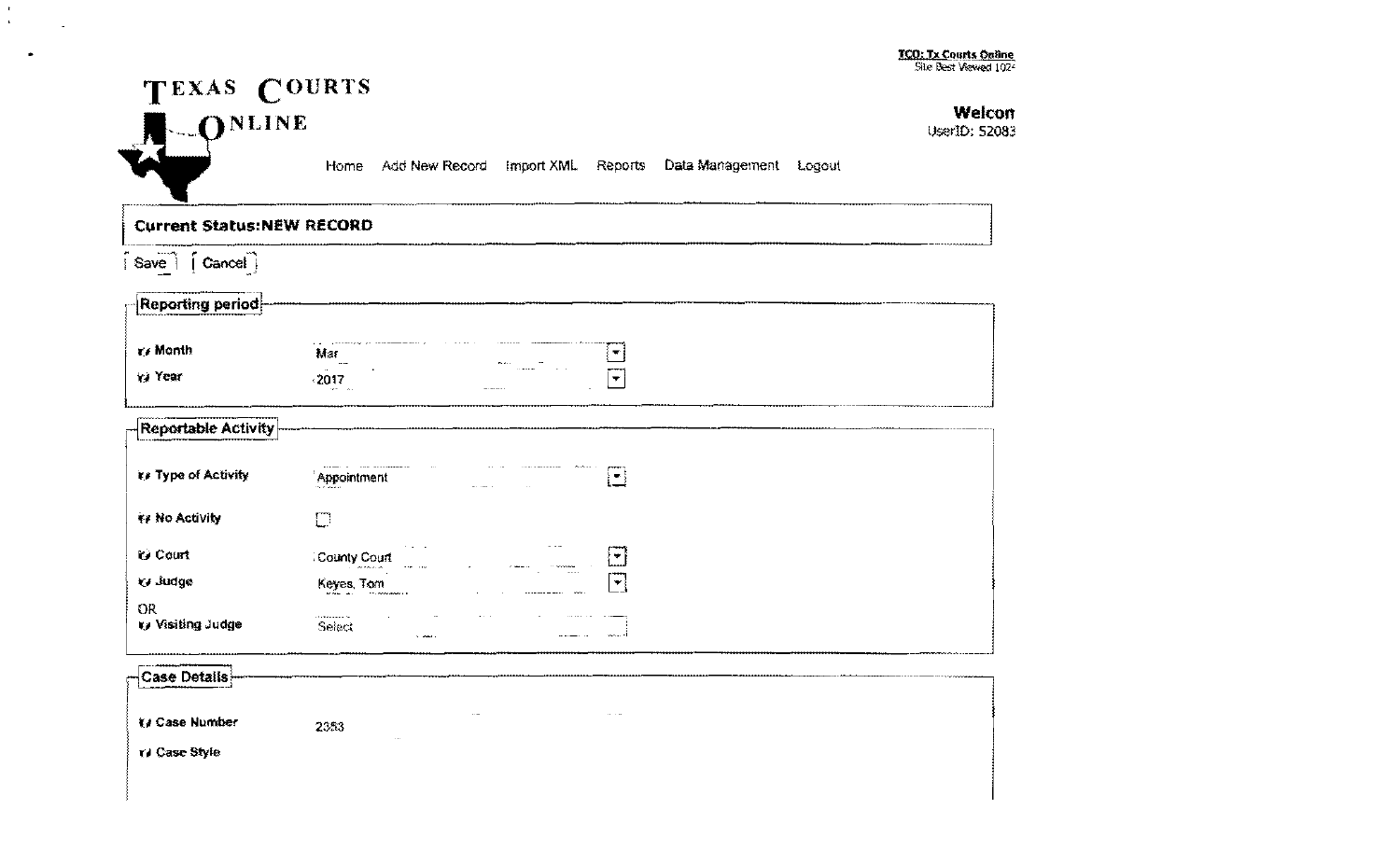| PROBATE GUARDIAN                             | j.                                                                                                |  |
|----------------------------------------------|---------------------------------------------------------------------------------------------------|--|
|                                              |                                                                                                   |  |
|                                              |                                                                                                   |  |
|                                              |                                                                                                   |  |
|                                              |                                                                                                   |  |
|                                              | <b>Since the association and</b>                                                                  |  |
|                                              |                                                                                                   |  |
|                                              |                                                                                                   |  |
| Appointee details                            |                                                                                                   |  |
| <b><i>O</i></b> Texas Attorney               | $\overline{ \mathcal{J} }$                                                                        |  |
|                                              |                                                                                                   |  |
| 17 Texas Bar Number                          | 24089980<br>$\alpha$ . $\alpha$<br>$\alpha$ , and $\alpha$                                        |  |
| <b><i>G</i></b> First Name                   | Marcos                                                                                            |  |
| <b>V</b> Middle Name                         |                                                                                                   |  |
| til Last Name of Person or<br>Name of Entity | $\mathbf{u}$ , and $\mathbf{u}$ .<br>$-$ we arrive that $\mathbf{r}$<br>$\sigma^{-1}$<br>Baraibar |  |
|                                              |                                                                                                   |  |
|                                              |                                                                                                   |  |
| V Suffix                                     | $\sigma(\mathbf{x}) = \mathbf{w}(\mathbf{x}, \mathbf{y})$                                         |  |
| v Position                                   | $\cdot$                                                                                           |  |
| te Relationship to Ward or                   | <b>Cuardian ad filem</b><br>ț₹<br>$\sim$ 100                                                      |  |
| Deceased                                     | $\left  \mathbf{v} \right $<br>Attorney                                                           |  |
| Fee details                                  |                                                                                                   |  |
|                                              |                                                                                                   |  |
| V Date of Appointment or                     | and the con-<br>03/21/2017                                                                        |  |
| Approval of Fee                              | $\frac{2}{3}$                                                                                     |  |
|                                              |                                                                                                   |  |
| $ \mathsf{Miscellaneous} $                   |                                                                                                   |  |
|                                              |                                                                                                   |  |

 $\sim$ 

 $\bullet$